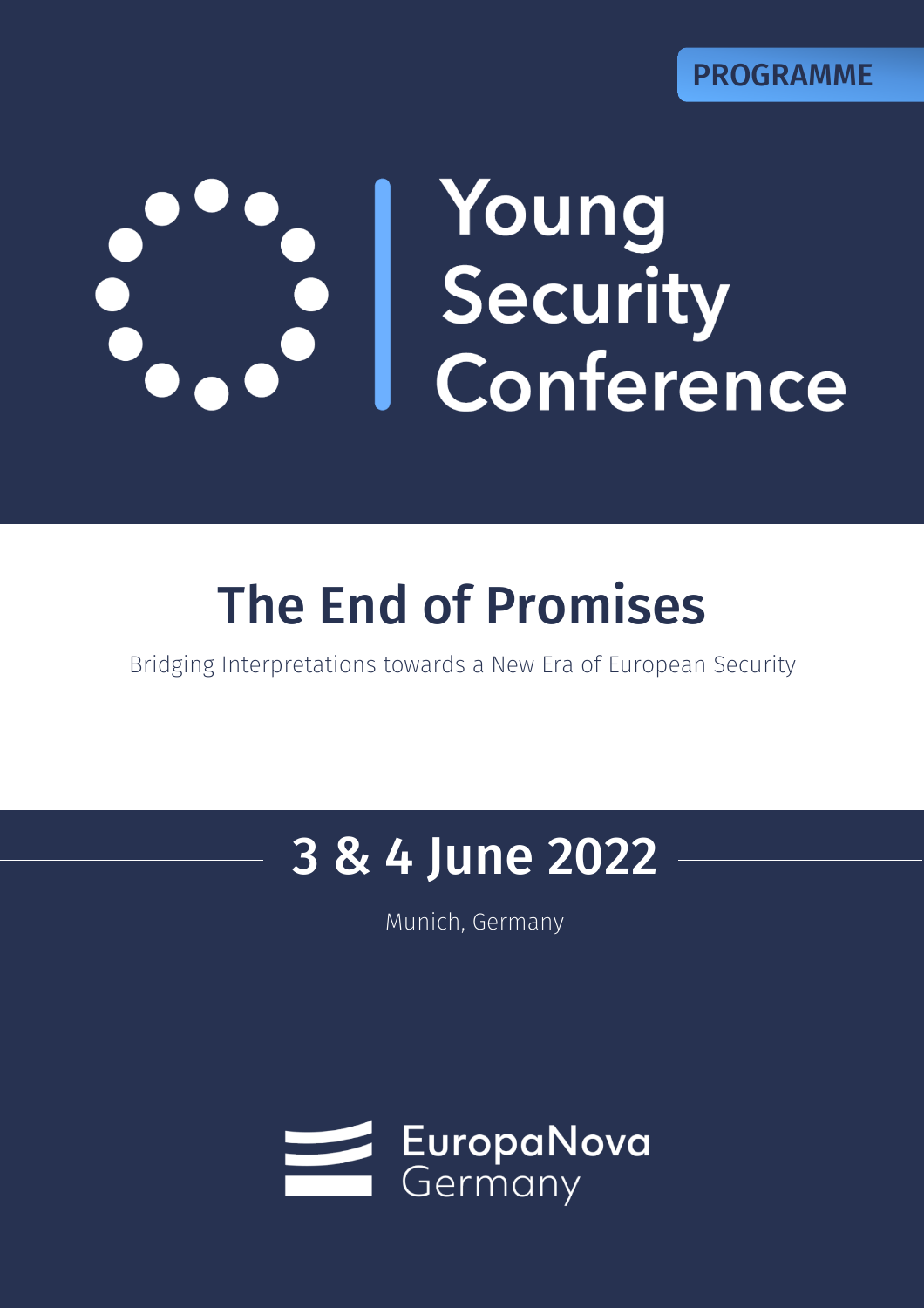



The third edition of the Young Security Conference (YSC) offers once again a unique blend of intriguing panel discussions open to the public, as well as exclusive workshops as part of our YSC Fellowship Programme.

Driven by thought-provoking policy debates between distinguished experts and young professionals, the goal of this conference is to set the stage for an inclusive, intergenerational, and independent dialogue about the future of European foreign and security policy.

We welcome audiences from all backgrounds to engage with us in vital questions about the security of the European continent and whether we reached a new era the end of promises.

The Young Security Conference 2022 will take place in a hybrid format on



# Friday 3 and Saturday 4 June 2022 at

Amerikahaus Bavarian Center for Transatlantic Relations Karolinenplatz 3 80333 Munich Germany

Register here for in-person attendance at all open events

https://www.xing-events.com/youngsecurityconference.html



Or watch online our live stream of all open events

[https://youtu.be/KLmLL\\_yYcCk](https://youtu.be/KLmLL_yYcCk) (Day I)

<https://youtu.be/LoiPg0mfGbQ> (Day II)

Like, comment, and share via #ysc2022







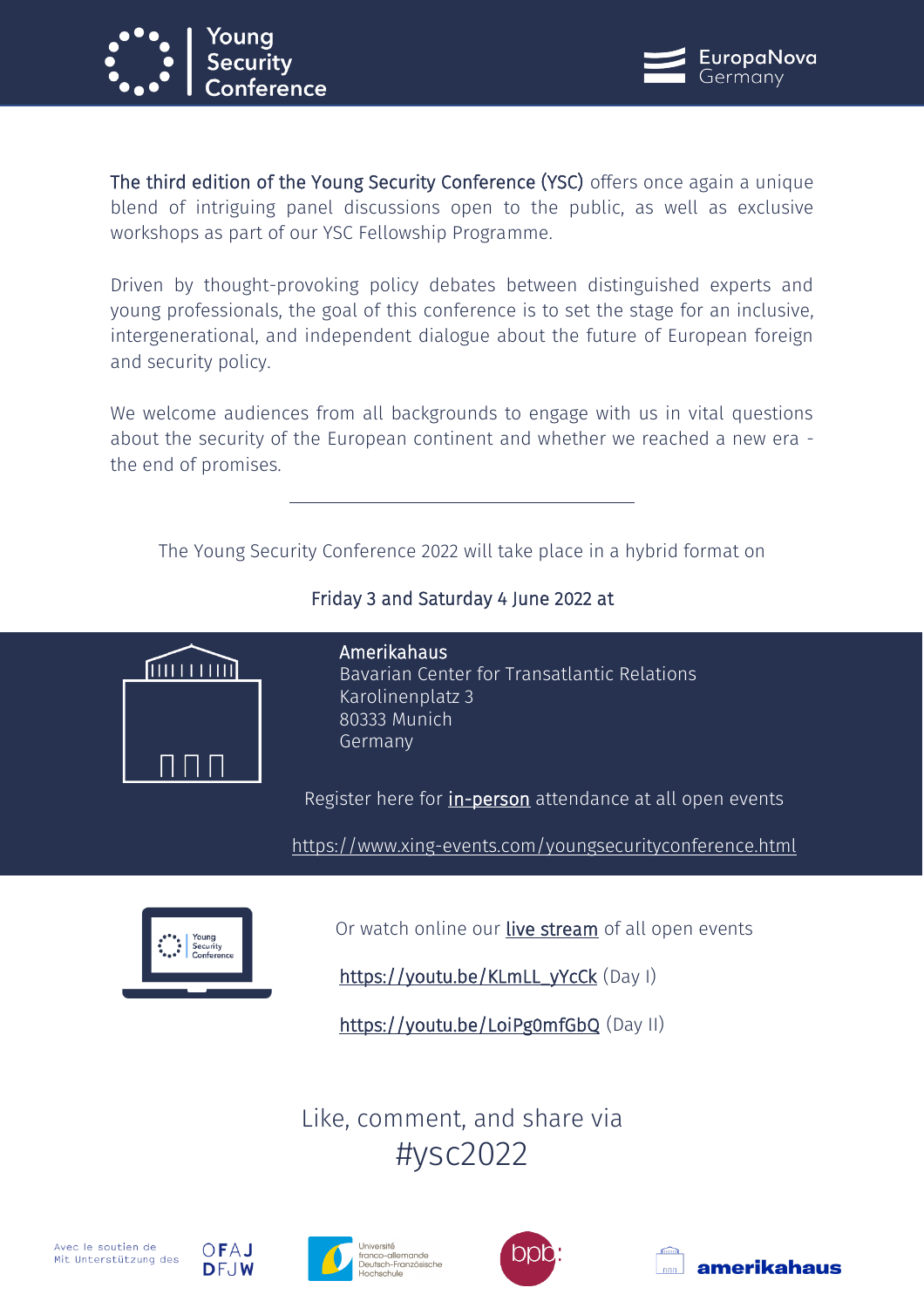



# CONFERENCE PROGRAMME - DAY I

### Friday, 3 June 2022

- 08:45 Opening and Introduction of the Programme
- 09:30 In cooperation with the French Ministry for Europe and Foreign Affairs

Corinne Pereira da Silva, French Consul General in Munich Frédéric Charillon, Professor of International Relations at Université Clermont-Auvergne

Moderated by Amélie Jaques-Apke and Moritz Flössler, Co-Founders of EuropaNova Germany

#### 10:00 11:30 (Re)new(ing) European Sovereignty in Times of Crisis? – The French Presidency and the European Security Architecture An EuropaNova Germany Original

Muriel Rouyer, Professor of Political Science at Université de Nantes Cécilia Vidotto Labastie, Programme Officer at Institut Montaigne David Galbreath, Dean of Faculty and Professor of International Security at the University of Bath

Moderated by Amélie Jaques-Apke, Co-Founder of EuropaNova Germany

| 12.00 | Fellows Session. |
|-------|------------------|
|       |                  |

#### 13:30

#### 14:45 Cybersecurity – Readjusting Institutional Strategy and the Role of AI

16:15 In cooperation with Bundesverband für Sicherheitspolitik an Hochschulen (BSH)

> Marc-Oliver Pahl, Professor and Chairholder at IMT Atlantique and Chaire Cyber CNI Sasha Borovik, General Counsel at Helsing Joachim Posegga*,* Professor and Chair of IT Security at Universität Passau

Moderated by Moritz Flössler, Co-Founder of EuropaNova Germany

#### 16:30 Health Policies Coordination in times of Pandemic and Hybrid Warfare

18:00 In cooperation with Global Health Security Alliance (GloHSA) and MEIA Research Group

> Tanya Herfurth, Co-Founder and Director at Young Leaders for Health (YLH) Jan-Cedric Hansen, Chief Medical Officer at Centre d'Hébergement et d'Accompagnement Gérontologique Pavlo Kovtonyuk, Co-Founder of Ukrainian Healthcare Center (fmr. Deputy Minister of Health of Ukraine)

Moderated by Anja Opitz, President at Global Health Security Alliance (GloHSA)

#### 18:30 The Russian-Ukrainian War and the Global Nuclear Order

 $20:00$ In cooperation with Junges Nukleares Netzwerk

> Lydia Wachs, Researcher at German Institute for International and Security Affairs (SWP) Alexander Sorg, PhD candidate at Hertie School of Governance Berlin Maren Vieluf, Researcher at Institute for Peace Research and Security Policy (IFSH) Betty Suh, PhD candidate at Institute for Peace Research and Security Policy (IFSH) Angela Kane (keynote), Sam Nunn Distinguished Fellow at Nuclear Threat Initiative (NTI)

> Moderated by Frank Sauer, Senior Research Fellow at Universität der Bundeswehr Munich

# 20:00 Networking Buffet







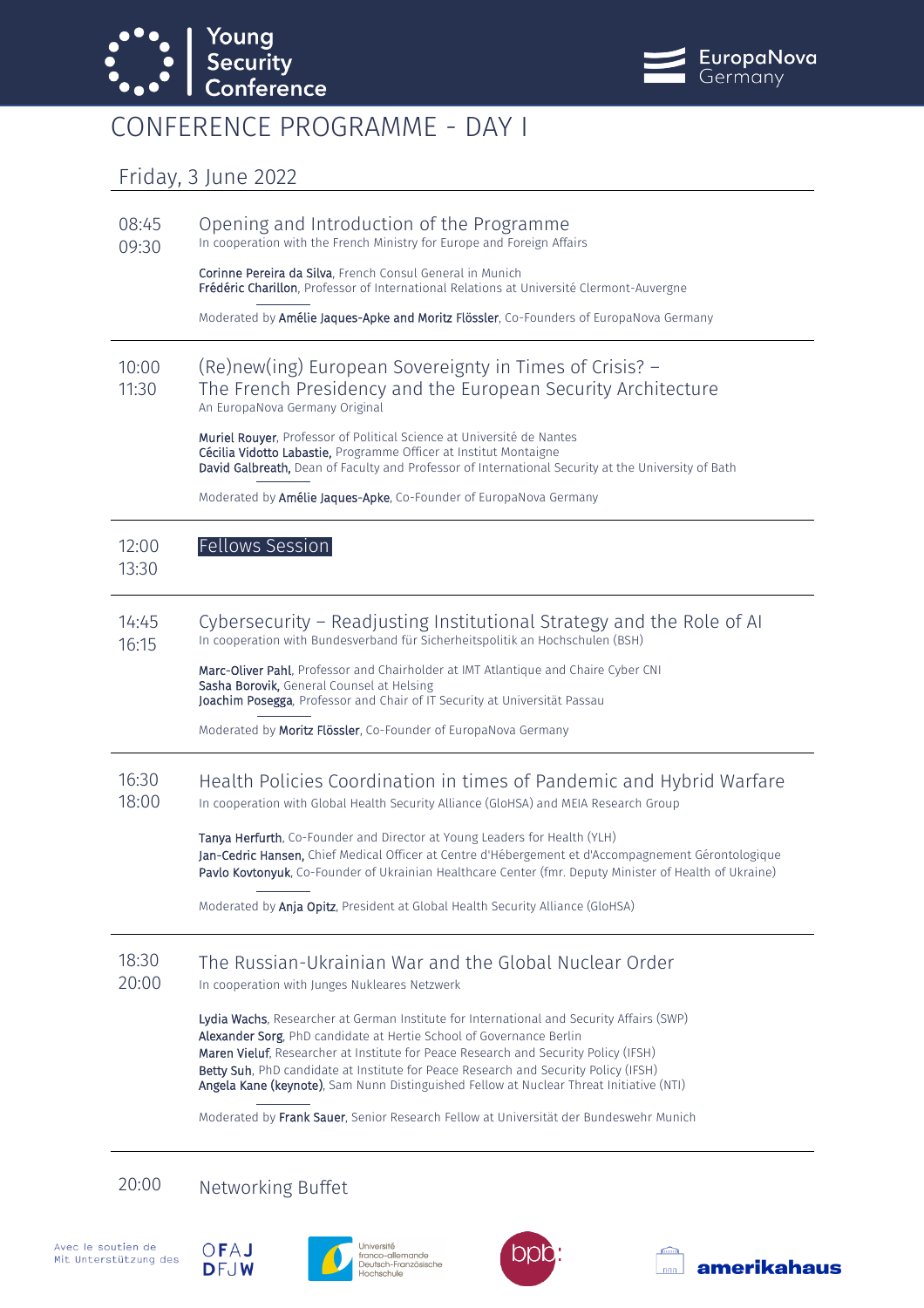



# CONFERENCE PROGRAMME - DAY II

## Saturday, 4 June 2022

| 09:00<br>11:00 | <b>Fellows Session</b>                                                                                                                                                                                                                                                                                                                                                   |
|----------------|--------------------------------------------------------------------------------------------------------------------------------------------------------------------------------------------------------------------------------------------------------------------------------------------------------------------------------------------------------------------------|
| 11:30<br>13:00 | New European Geostrategic Reality – Is Enlargement part of it?<br>In cooperation with the Bled Strategic Forum                                                                                                                                                                                                                                                           |
|                | Tinatin Khidasheli, Chairperson at Civic IDEA (Fmr. Minister of Defence of Georgia)<br>Zoran Nechev, Senior Researcher at IDSCS Skopje<br>Adnan Cerimagić, Senior Analyst at European Stability Initiative                                                                                                                                                               |
|                | Moderated by Peter Grk, Secretary General of the Bled Strategic Forum                                                                                                                                                                                                                                                                                                    |
| 14:00<br>15:30 | A trend or here to stay? European approaches to Feminist Foreign<br>Policy and what it means for the next generation in IR<br>In cooperation with the Centre for Feminist Foreign Policy                                                                                                                                                                                 |
|                | Rokhaya Diallo, French Feminist, Journalist, Filmmaker, and Writer<br>Delphine O, Secretary-General of the Generation Equality Forum 2021<br>Merle Spellerberg, Member of the German Bundestag for Bündnis 90/Die Grünen                                                                                                                                                 |
|                | Moderated by Sheena Anderson, Project Manager at Centre for Feminist Foreign Policy                                                                                                                                                                                                                                                                                      |
| 16:00<br>17:30 | Reshuffling Energy Supply - A "Change of Tides" for Climate Protection?<br>An EuropaNova Germany Original                                                                                                                                                                                                                                                                |
|                | Charles G. Ofori, Policy Lead for Climate Change at Africa Centre for Energy Policy<br>Yana Popkostova, Associate Analyst at European Union Institute for Security Studies<br>Joseph Dellatte, Research Fellow for Climate, Energy, and Environment at Institut Montaigne                                                                                                |
|                | Moderated by <b>Fabian Keske</b> , Senior Academic Advisor at EuropaNova Germany                                                                                                                                                                                                                                                                                         |
| 18:00<br>20:00 | The War in Ukraine and the Future of European Security<br>An EuropaNova Germany Original                                                                                                                                                                                                                                                                                 |
|                | Jérémie Gallon, Managing Director and Head of McLarty Europe at McLarty Associates<br>Galyna Mykhailiuk, Member of Parliament (Verkhovna Rada) of Ukraine<br>Arne Bård Dalhaug, Lieutenant General (Ret.) at NATO and OSCE civilian observer in Ukraine (2016-2019)<br>Alexander Baunov, Russian international policy expert, journalist, publicist, and former diplomat |
|                | Moderated by Jessica Berlin, Founder at CoStruct and Visiting Fellow at GMFUS                                                                                                                                                                                                                                                                                            |
| 20:00<br>20:15 | Closing & Networking                                                                                                                                                                                                                                                                                                                                                     |

\*Fellows Sessions are closed to the public







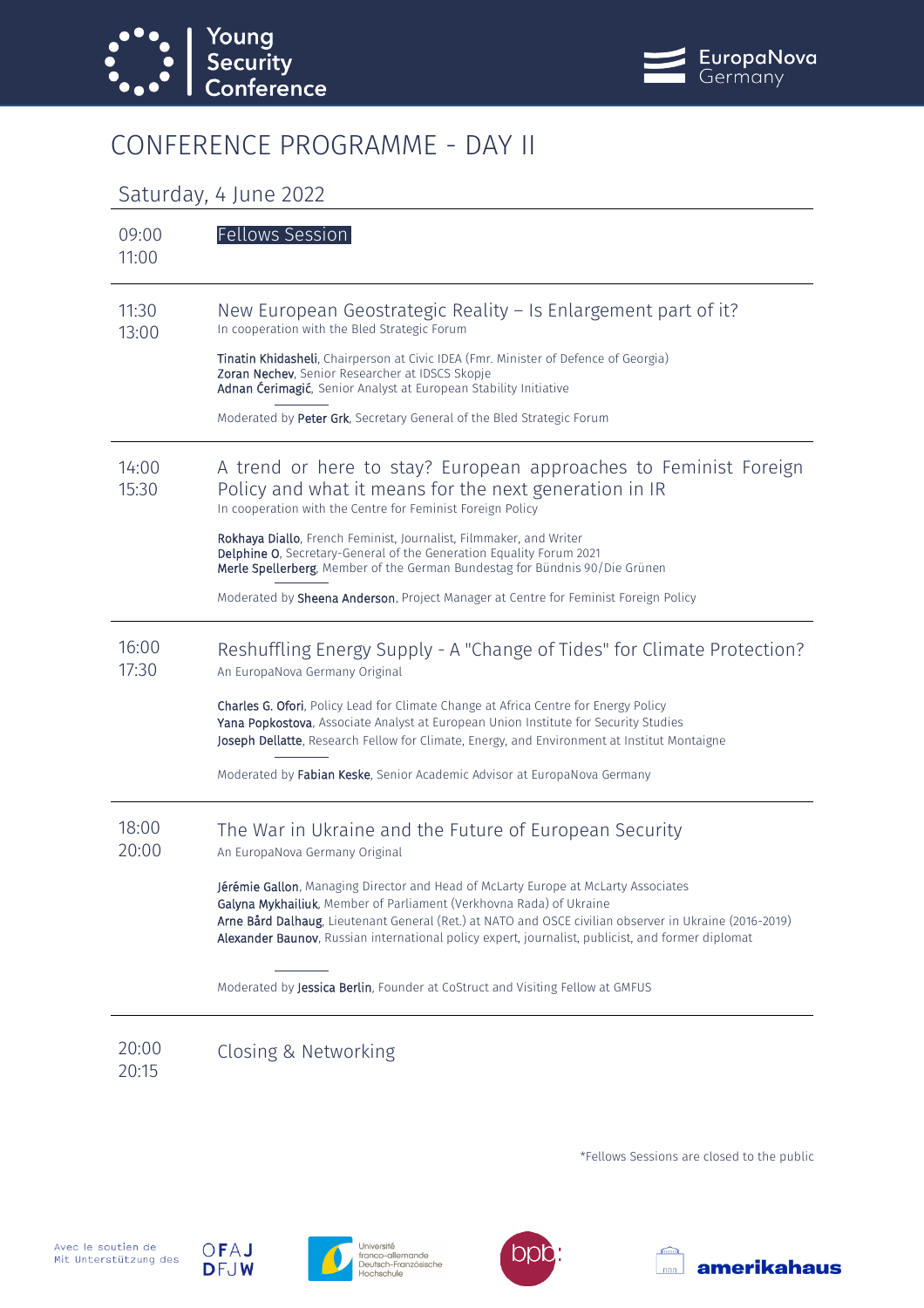



# Our Story

Thanks to the funding from the Franco-German University and the Franco-German Youth Office, the Young Security Conference has been connecting an intergenerational audience of young professionals since 2020. The conference critically discusses and reflects on diverse topics related to the EU's security and defence roadmaps, as well as recent political innovations.

With a mixture of sessions dedicated to our fellows and the public, we try to bridge the gap between academics, practitioners, and civil society. Through an original, dynamic, and innovative approach to interpreting international security, the YSC aims to keep up with the fast pace at which the world is changing.

"By bringing together young security professionals and future leaders, the YSC represents a novel concept within the area of international security. Outstanding speakers and young researchers exchanged input and worked together to come up with truly innovative proposals" - Costanza Pestarino, YSC 2020 participant from Italy

"As politicians keep repeating, our world is changing rapidly. As such, fresh and innovative strategic thinking about current international developments is needed. And that's all the Young Security Conference is about." - Romain Le Quiniou, YSC 2020 participant from France.

# This Edition

The 2022 edition of the YSC is guided by two geopolitical dimensions - the Franco-German and transatlantic relationship - within five thematic pillars: Climate Security, Cybersecurity, European Neighbourhood Security, Health Security, as well as European Sovereignty and Autonomy. An additional focus lies on the ongoing war in Ukraine and its consequences for European foreign and security policy.

The future of the European Union (EU) depends on its public support. The same applies to EU security and defence policies today. Our Franco-German and transatlantic seminars connect young, innovative thinkers with leading policy analysts, decision-makers, and academic experts.